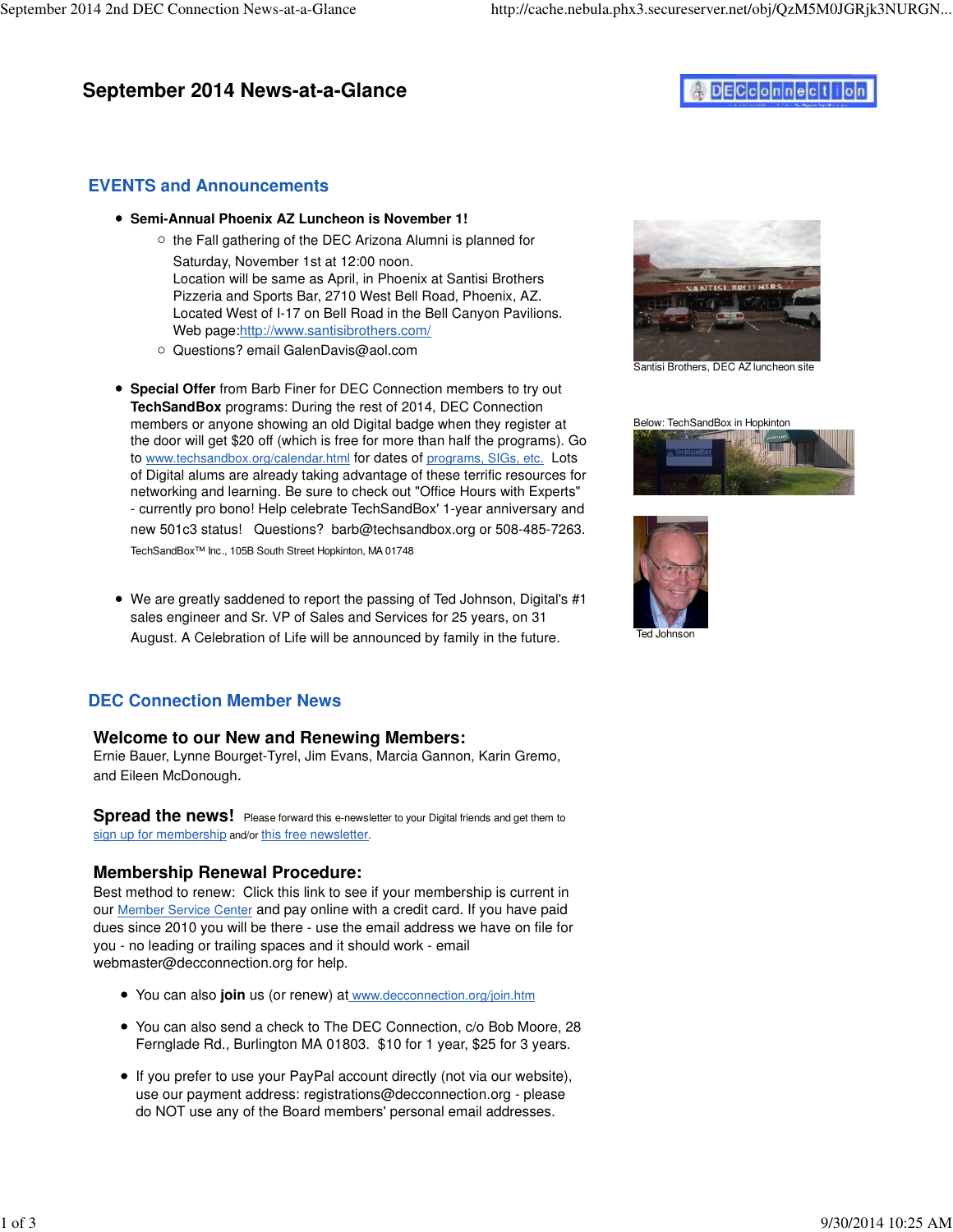**Staying on our email list:** Our newsletter contact manager disables emails if the recipient mail server sends a rejection notice. If in the future you don't receive News-at-a-Glance, or if you change your email address, re-register for our free e-news at<http://www.decconnection.org/mail.htm>

#### **DEC Connection Member NewsBytes**: send yours to:

[webmaster@decconnection.org](mailto:webmaster@decconnection.org) See our new NewsByte archive page.

- Gail Blizard writes: Worked for DEC, CPQ, HP from 1978-2010. Currently retired/partially disabled but enjoying life with my wonderful husband of 39 years. [R2g2blizard@gmail.com](mailto:R2g2blizard@gmail.com)
- John Reid extract (Full note is posted on the NewsBytes page): Hi all you former DECies, Elaine and I are still enjoying our island life style down here in Saint Augustine, Florida. We built our third home here on the Barrier Island across from the city of Saint Augustine in 1998. We have a great view of the city from our family room. I spend a lot of time (3 to 4 times a month) in South Florida scuba diving on the reefs and wrecks on the Atlantic side of Florida. Both Elaine and I look back on our DEC days with great joy. She was with the COEM and GSG Product groups and then went into a corporate position after the product lines ended. I was with manufacturing then LDP/MDP/Graphic product group. After that I went into TOEM sales for 4 years, came out for a 2-year stint with the Telecommunications Product Group then back into Sales to handle the Teradyne corporate account for 4 years. I spent the remaining 19 years with DEC in Sales in Mass until the layoffs. At that time Elaine and I decided to move to Saint Augustine where my family lived and drop out and enjoy the island life. No regrets at all doing that! So we wish all of you a great retirement and if you got the urge buy a pair of flip flops and come on down! [jlremb@att.net](mailto:jlremb@att.net)

#### **Sad News Department**

The Digital community is greatly saddened by these recent deaths:

- Sarah Martel, 81, Sudbury MA; 6 Sept. 2014
- Ted Johnson, 82, Martha's Vineyard MA; 31 August 2014 Memorial planned in future, will be announced.
- Ron Josephson, 65, Worcester MA, 29 June 2014

Details are on our Memorials Page

#### **Website Updates**

- A handy list of health-related resources for Near-Seniors is on our Links page.
- If you know someone who has been offered the **HP 2014 U.S. Phased Retirement Program**, please send them this link: http://www.hpalumni.org/PRP This independent site has advice and reference info from HP alumni who have gone through previous retirement/layoff cycles. We also have an email list for updated information and moderated discussions. Thanks to Curt Gowan for this info.
- Know someone who is leaving HP? Please pass the word to anyone leaving HP to use the HP Alumni Association's "**ASAP Checklist**" immediately. It has advice and mutual help -- developed by HPAA members -- on the many things you have to do before you lose access to HP's internal systems. Thanks to Curt Gowan for this posting. Go to [http://www.hpalumni.org/asap \(H](http://www.hpalumni.org/asap)PAA membership not required.)
- **Thanks to Curt Gowan, HPAA, for this link to important information on** "**Maximizing your Social Security benefits"** from the 5/7/15 HPAA